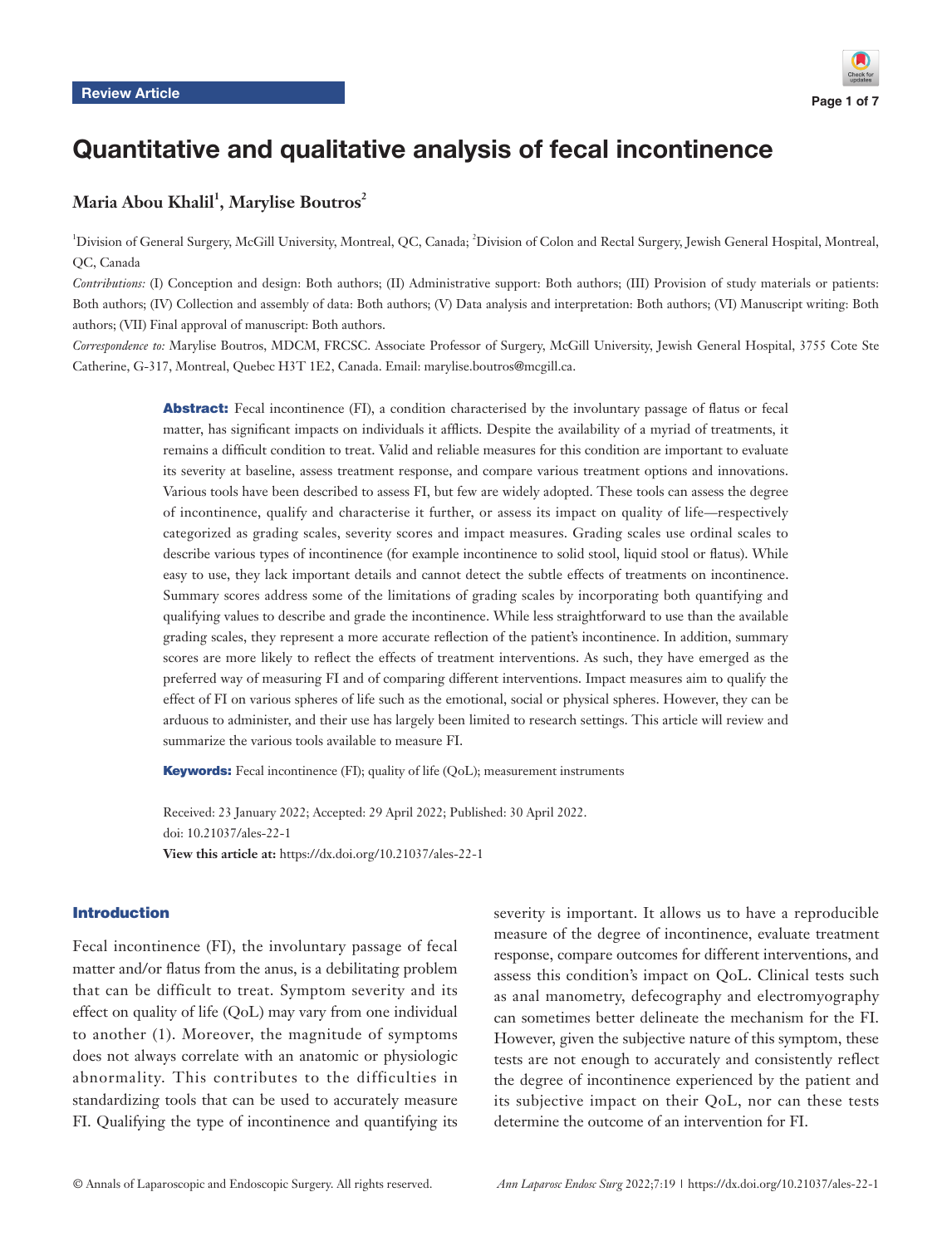Thus, reliable and valid symptom assessment tools are needed to evaluate FI for clinical and research use. While various tools have been described to measure FI, few are widely used. This article will review the various instruments available to measure FI, categorized as grading scales, severity scores, and impact measures  $(2,3)$ .

## Thresholds, validity, and reliability

Prior to describing the available tools to measure and report FI, one must understand how these tools should be assessed for suitability of use in clinical and research settings. Certain measures are necessary to evaluate the accuracy of newly developed tools, how they compare to existing tools, and how they perform in various settings (4,5). Reliability refers to the ability of the assessment tool to capture the true phenomenon and not be the result of random error (4,6). As such, a reliable instrument has reproducible consistent result for the same patient in similar contexts. The test-retest reliability is the test of choice to assess instrument reliability (7). Internal consistency, whereby a tool is tested for its ability to be consistent with measuring similar facets of a variable is also an important indicator. Validity, in general, refers to whether the instrument accurately measures what it was intended to measure. Content validity, or the ability of the test to assess elements that are important for the instrument to capture, should be determined both by patients and healthcare providers. Criterion validity is the comparison of the new tool to the gold standard. As mentioned earlier, one of the important distinguishing factors for instruments are their ability to detect clinically important changes, as assessed by sensitivity or responsiveness studies (8).

In addition to these measures to assess the adequacy of a tool, establishing thresholds for each tool can be important. These thresholds identify the point at which patients may benefit from various interventions, and allows standardization of treatment indications.

# Grading scales for FI

Grading scales are descriptive systems that assign an ordinal (categorical) value to different types of incontinence (3). One of the earliest and simplest grading scales for FI is a category scale described by Parks in 1975 (9). It consists of four categories ranging from normal continence (A) to incontinence to both liquid/solid stool and gas (D). Similarly, others have described grading scales that also

qualify continence into broad categories that range from perfect to poor continence. Another example is the grading scale for FI described by Womack *et al.* categorizing incontinence into continence to solid/liquid stool and flatus (Grade A), continence to solid and liquid stool but not to flatus (Grade B), continence to solid stool but not to liquid or flatus (Grade C), and finally incontinence to solid/liquid stool and flatus (Grade D) (10). A summary of the most commonly reported grading scales is presented in *Table 1* (9-17). The majority of these scales were used in original research papers to report on outcomes of specific treatments for FI and lack validation. These scales all attribute an ordinal description to the symptoms of FI, without significant details and lack important information. Some of these grading scales incorporate frequency, while others rely solely on the type of incontinence (to solid/liquid stool or flatus). As such, despite their ease of use, these tools are unable to detect subtle changes in outcomes and are thus not often used in colorectal pelvic health assessment and research.

## Summary scores for FI

Summary scores address some of the limitations of grading scales by including the type of incontinence and incorporating qualifying values like frequency of the incontinent episodes. A variety of summary scores exist, and they each differ by the use of diverse categories [summarized in *Table 2* (8,18-20,23)].These questionnaires can be weighted whereby each category of the assessment tool is assigned a weight (2). The weights assigned to each category can be patient-assigned or pre-determined by the authors (4). When different weights are assigned in the summary scores, an assumption is made on the bigger/smaller importance of that category compared to another. Given the significant subjective component of FI, questionnaires that incorporate patient perspective may be more reflective of the condition. However, the increased subjectivity that patient-driven weights adds may make comparison and evaluation of treatment effects difficult across populations seeking treatment. Another way to include patient's experience of the symptoms without weighting is to include impact or bother measures like the use of pads or medication within the score. With the inclusion of these impact measures, some scoring systems share similarities with QoL questionnaires, and the separation between the two types of tools is blurred.

While the increased items and increasing categories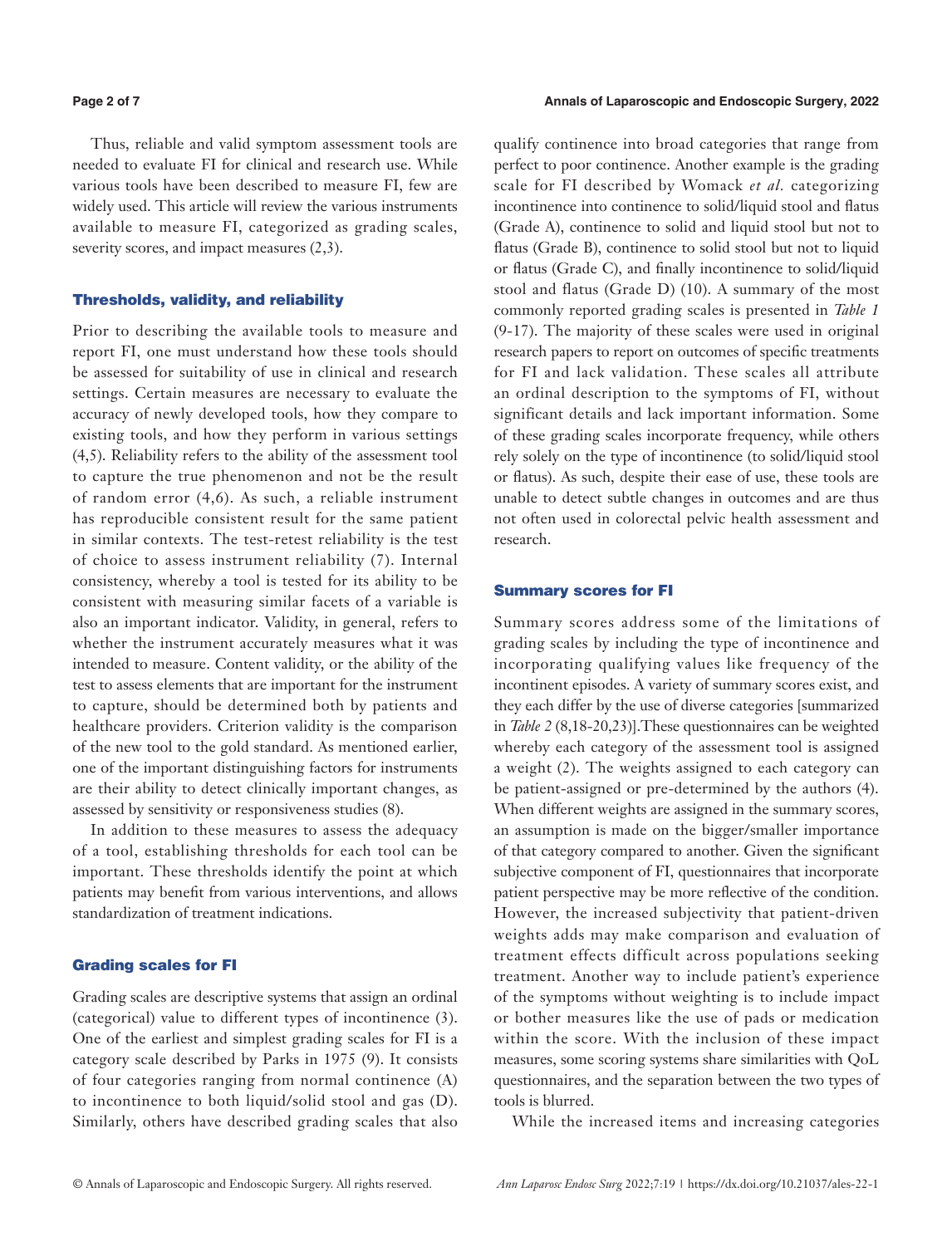### **Annals of Laparoscopic and Endoscopic Surgery, 2022 Page 3 of 7**

| <b>Table 1</b> Summary of commonly used grading scales |  |  |  |
|--------------------------------------------------------|--|--|--|
|                                                        |  |  |  |

| Author(s)                  | Year | Grades                                                                                                                                                                                                                                                                                                                               |
|----------------------------|------|--------------------------------------------------------------------------------------------------------------------------------------------------------------------------------------------------------------------------------------------------------------------------------------------------------------------------------------|
| Parks (9)                  | 1975 | (A) Continent to stool and liquid stool and flatus; (B) continent to solid and liquid stool but not<br>flatus; (C) continent to solid but not liquid stool or flatus; (D) incontinent to solid and liquid<br>stool and to flatus                                                                                                     |
| Rudd (11)                  | 1979 | Grade I: perfect continence; Grade II: minor defects like flatus incontinence; Grade III: still<br>acceptable but presence of minor fecal leakage and patient must wear a pad; Grade IV:<br>unsatisfactory with major incontinence; Grade V: totally unsatisfactory, necessitating a<br>colostomy                                    |
| Keighley and Fielding (12) | 1983 | Minor incontinence usually to diarrhea (no more than once a month); moderate incontinence<br>to solid stool at least once a week; severe incontinence on most days                                                                                                                                                                   |
| Corman (13)                | 1985 | Excellent: continence all the time with no pad use; good: totally continent, may require<br>suppositories/enemas or dilation, no pad use; fair: continent to solid stool but not liquid stool,<br>may wear a pad and have difficulty regulating bowel action; poor: incontinent to formed stool,<br>obstructed or required colostomy |
| Hiltunen et al. (14)       | 1986 | Totally continent; partially incontinent: incontinence to liquid stools, daily mucous discharge,<br>fecal soiling, inability to control flatus, urgency or both; totally incontinent: gross fecal<br>incontinence                                                                                                                    |
| Broden et al. (15)         | 1988 | 1: None, no episodes of incontinence; 2: medium, episodes of incontinence to solid stool,<br>incontinence to gas, incontinence to liquid stool only or soiling; 3: severe, incontinence to<br>solid stool at all times                                                                                                               |
| Womack et al. (10)         | 1988 | Grade A: continence to solid/liquid stool and flatus; Grade B: continence to solid and liquid<br>stool but not to flatus; Grade C: continence to solid stool but not to liquid or flatus; Grade D:<br>incontinence to solid/liquid stool and flatus                                                                                  |
| Rainey et al. (16)         | 1990 | Continence to solid $\pm$ flatus to incontinent to all                                                                                                                                                                                                                                                                               |
| Williams et al. (17)       | 1991 | 1: Continent to solids, liquids and flatus; 2: continent to solid and liquid stool but not<br>flatus; 3: continent to solids but occasional liquid incontinence; 4: occasional episodes of<br>incontinence of solids and frequent episodes of incontinence to liquids; 5: frequent episodes<br>of incontinence of solids and liquids |

make summary scores less straightforward to use than the available grading scales, they represent a more accurate reflection of the patient's incontinence, and are more likely to reflect the effects of treatment interventions on incontinence. For these reasons, they have emerged as the preferred way of measuring FI and comparing different treatment interventions.

Scores that are the most widely used include the Wexner/ Cleveland Clinic Florida Incontinence Score (CCFIS), the Vaizey/St.Mark's score and the FI Severity Index (FISI). The Wexner/CCFIS is the most-cited and most-translated FI score, and consists of a five item score, with each item graded on a scale from 0 to 4, with a total score of 20 (19). This score is validated and has been widely adopted because of its ease of use and reproducibility. The Wexner score can be utilized in clinical practice and for research purposes by patients throughout their treatment journey in order

to assess the response to various interventions at different timepoints. The Vaizey/St. Mark's Fecal Incontinence Score (FIS) is very similar to the Wexner score but also includes anti-diarrheal medication use and fecal urgency (21). The FISI was developed with input from colorectal surgeons and patients as an initiative from the American Society of Colon and Rectal Surgeons (24). It is a score that qualifies the type of incontinence, the quantity of incontinence with regards to number of episodes and generates a summary score in combination. Symptom severity is highly correlated with FISI scores, and correlates well with Fecal Incontinence Quality of Life (FIQL) scales (24).

Another available scoring system is the American Medical Systems score (AMS score) which was initially developed to assess outcomes of the artificial bowel sphincter (25). It comprises more than 30 questions and needs a retrospective evaluation of the 4 weeks preceding the assessment. Given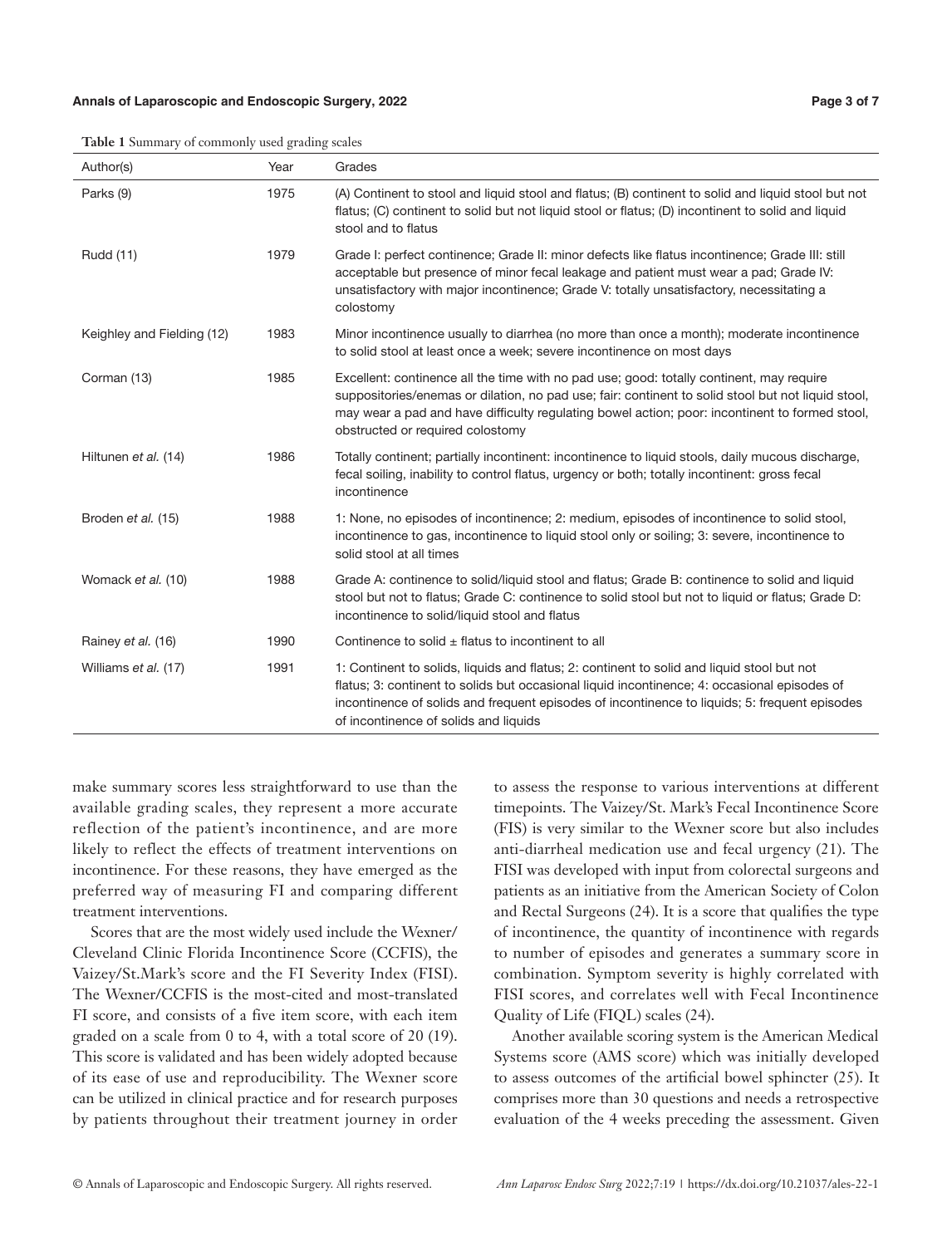| Rockwood et al., 1999<br>Yes<br>Yes<br>(20)                                                                                                                                                                                                                                             | Vaizey et al., 1999 (21)                                                                                                                                                                                                                                                                                                                                                              | de la Portilla, 2021 (22)                                                                                                                                                                                                                                                                                                                                                                                                                                                                                                                                                                                                                                                                                                                                                       |
|-----------------------------------------------------------------------------------------------------------------------------------------------------------------------------------------------------------------------------------------------------------------------------------------|---------------------------------------------------------------------------------------------------------------------------------------------------------------------------------------------------------------------------------------------------------------------------------------------------------------------------------------------------------------------------------------|---------------------------------------------------------------------------------------------------------------------------------------------------------------------------------------------------------------------------------------------------------------------------------------------------------------------------------------------------------------------------------------------------------------------------------------------------------------------------------------------------------------------------------------------------------------------------------------------------------------------------------------------------------------------------------------------------------------------------------------------------------------------------------|
|                                                                                                                                                                                                                                                                                         |                                                                                                                                                                                                                                                                                                                                                                                       |                                                                                                                                                                                                                                                                                                                                                                                                                                                                                                                                                                                                                                                                                                                                                                                 |
|                                                                                                                                                                                                                                                                                         | Yes                                                                                                                                                                                                                                                                                                                                                                                   | Yes                                                                                                                                                                                                                                                                                                                                                                                                                                                                                                                                                                                                                                                                                                                                                                             |
|                                                                                                                                                                                                                                                                                         | Yes                                                                                                                                                                                                                                                                                                                                                                                   | Yes                                                                                                                                                                                                                                                                                                                                                                                                                                                                                                                                                                                                                                                                                                                                                                             |
| incontinence; solid stool<br>incontinence; mucous<br>incontinence; liquid<br>4 items: flatus<br>incontinence<br>pad; lifestyle alteration<br>5 items: incontinence                                                                                                                      | solid stool; incontinence to<br>to wear a pad/plug; takes<br>liquid stool; incontinence<br>7 items: incontinence to<br>constipating medicines;<br>lifestyle (yes/no); needs<br>to flatus; alteration of<br>defecation for 15 min<br>inability to defer                                                                                                                                | 3 items: severity (S); type of incontinence (T);<br>perception (P)                                                                                                                                                                                                                                                                                                                                                                                                                                                                                                                                                                                                                                                                                                              |
| month; never; separate<br>systems developed for<br>patients and surgeons<br>At least 2 times a day;<br>week; up to 3 times a<br>once a day; at least 2<br>times a week; once a<br>severity weighting<br>sometimes (more than<br>1/week, not more than<br>least 1/day)<br>$1$ /week); 4: | the past 4 weeks); 1: rarely<br>no [0]; yes [2]; urgency: no<br>Pad/plug use: no [0]; yes<br>[2]; constipating agents:<br>0: never (no episodes in<br>4 weeks); 2: sometimes<br>>1 episode in the past<br>$<$ 1 a day); 4: daily (1 or<br>4 weeks but <1 a day);<br>more episodes a day);<br>(1 episode in the past<br>3: weekly (1 or more<br>episodes/week but<br>$[0]$ ; yes $[2]$ | or liquid stool (no spotting of the underwear); 1:<br>stool if toilet not close; 2: incontinence of solid<br>Severity: 5: at least 1 episode of incontinence<br>episodes each week, but not daily; 3: several<br>incontinent episodes; 4: several incontinent<br>episodes; 1: rarely have incontinence; 0: no<br>incontinence; 1: does not feel well because<br>Type (T): 3: would have leaks of solid/liquid<br>leaks per month, but some weeks without<br>staining of underwear; 0: no incontinence<br>incontinence; 2: occasional incontinence<br>daily $\pm$ without toilet proximity $\rightarrow$ always<br>Perception (P): 3: patient feels terrible<br>of incontinence; 0: feels good despite<br>incontinence; 2: patient feels bad for<br>incontinence<br>incontinence |
| Yes                                                                                                                                                                                                                                                                                     | Yes                                                                                                                                                                                                                                                                                                                                                                                   | Yes                                                                                                                                                                                                                                                                                                                                                                                                                                                                                                                                                                                                                                                                                                                                                                             |
|                                                                                                                                                                                                                                                                                         |                                                                                                                                                                                                                                                                                                                                                                                       |                                                                                                                                                                                                                                                                                                                                                                                                                                                                                                                                                                                                                                                                                                                                                                                 |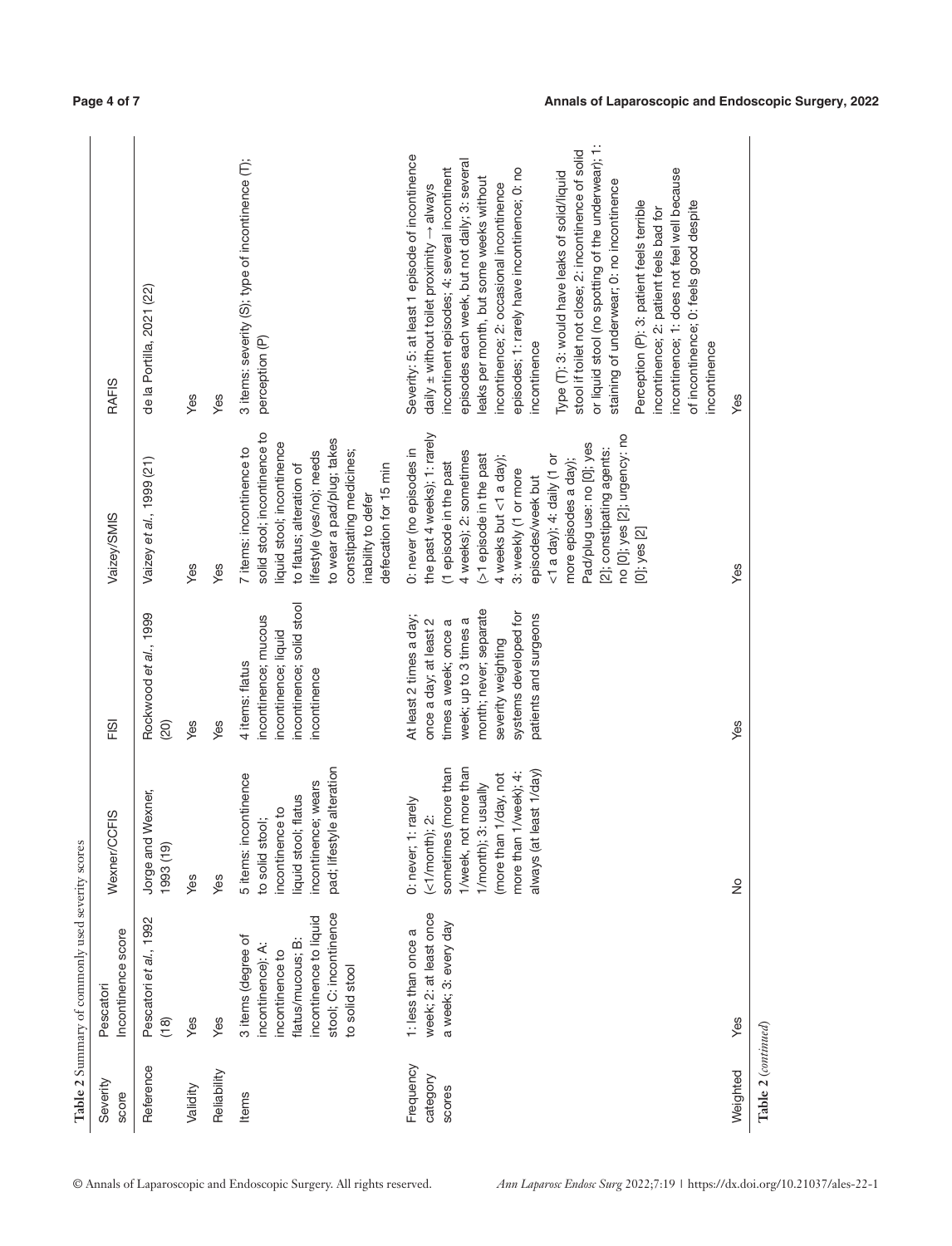| Table 2 (continued) |                                                                                             |                                                                               |                                                                                                  |                                                                        |                                                                                                                   |
|---------------------|---------------------------------------------------------------------------------------------|-------------------------------------------------------------------------------|--------------------------------------------------------------------------------------------------|------------------------------------------------------------------------|-------------------------------------------------------------------------------------------------------------------|
| Severity<br>score   | Incontinence score<br>Pescatori                                                             | Wexner/CCFIS                                                                  | FISI                                                                                             | Vaizey/SMIS                                                            | <b>RAFIS</b>                                                                                                      |
| Scoring             | $= 1$ , B = 2 or C = 3) +<br>Score = FI degree (A<br>FI frequency                           | item's frequency score<br>sum of each<br>Score $=$                            | patient-derived weight<br>Patient-derived score<br>$=$ sum of each item $\times$<br>for the item | item's frequency score<br>Score = sum of each                          | Score = sum of severity score+ type score +<br>perception score                                                   |
|                     | (worst continence)<br>Range: 0 (perfect<br>$\text{continuous} \rightarrow 6$                | (worst continence)<br>$\text{continuous} \rightarrow 20$<br>Range: 0 (perfect | continence) to 61 (worst<br>Range 0 (perfect<br>continence)                                      | continence) $\rightarrow$ 24 (worst<br>Range 0 (perfect<br>continence) | Range: 0 (perfect continence) → 11 (worst<br>continence)                                                          |
|                     |                                                                                             |                                                                               | surgeon-derived weight<br>Surgeon derived score<br>$=$ sum of each item $\times$<br>for the item |                                                                        |                                                                                                                   |
|                     |                                                                                             |                                                                               | Range 0 (least severe)<br>$\rightarrow$ 58 (most severe)                                         |                                                                        |                                                                                                                   |
|                     | CCFIS, Cleveland Clinic Florida Incontinence<br>Incontinence Score; FI, fecal incontinence. |                                                                               |                                                                                                  |                                                                        | Score; FISI, Fecal Incontinence Severity Index; SMIS, St.Mark's Incontinence Score; RAFIS, Rapid Assessment Fecal |

its complexity and the lack of evidence of superiority to the commonly used scoring systems, its use has been largely limited to industry-sponsored research.

The Rapid Assessment Fecal Incontinence Score (RAFIS) was first published in 2015 and recently updated and validated (8,22). Compared to other tools, it allows for the inclusion of some bother indicators such as the importance of being close to a toilet , and the severity of the incontinence by reporting the frequency of stool loss. This tool has a qualitative component (type of incontinence), a quantitative component (frequency of incontinence episodes), as well as the inclusion of impact on QoL. The older version of this score included a visual analogue scale, while the new version includes Likert scales to ease understanding. A multicenter validation study showed that the RAFIS had good internal consistency, good testretest reliability and a good correlation with the Wexner score (8). Furthermore, the RAFIS appears to be sensitive at identifying changes brought forth by FI interventions, and was better that the FIQL score in this regard. Further research is needed to assess the external validity of this novel tool as well as its uptake and use.

# Assessment of the Impact of FI on QoL

QoL instruments measure the subjective effect of a given patient's health state on different facets of their life (emotional, behavioral, physical, social and cognitive) (6). There exists FI specific QoL tools as well as generic tools that also assess QoL related to FI (26). The FIQL scale is a well-known validated and reliable tool developed by the American Society of Colon and Rectal Surgeons in 2000 (20). It includes four domains (lifestyle, behavior, depression/self-perception and embarrassment) each containing up to 10 questions. Each domain's score is calculated by the mean of the included questions (lower score indicating a lower QoL). The FIQL score has shown good correlation with the SF-36 (a generic validated health-related QoL measurement tool) and the Wexner score. Disease specific quality-of-life scales like the FIQL score are important as they were developed with that specific problem in mind, and may be a better reflection of the impact of the condition on the patient's QoL (27). Gastrointestinal specific QoL scales are also commonly used to measure the impact of FI within specific gastrointestinal disease states. They include amongst others the Memorial Sloan Kettering Cancer Center (MSKCC) Bowel Function Instrument, Modified Manchester Health Questionnaire,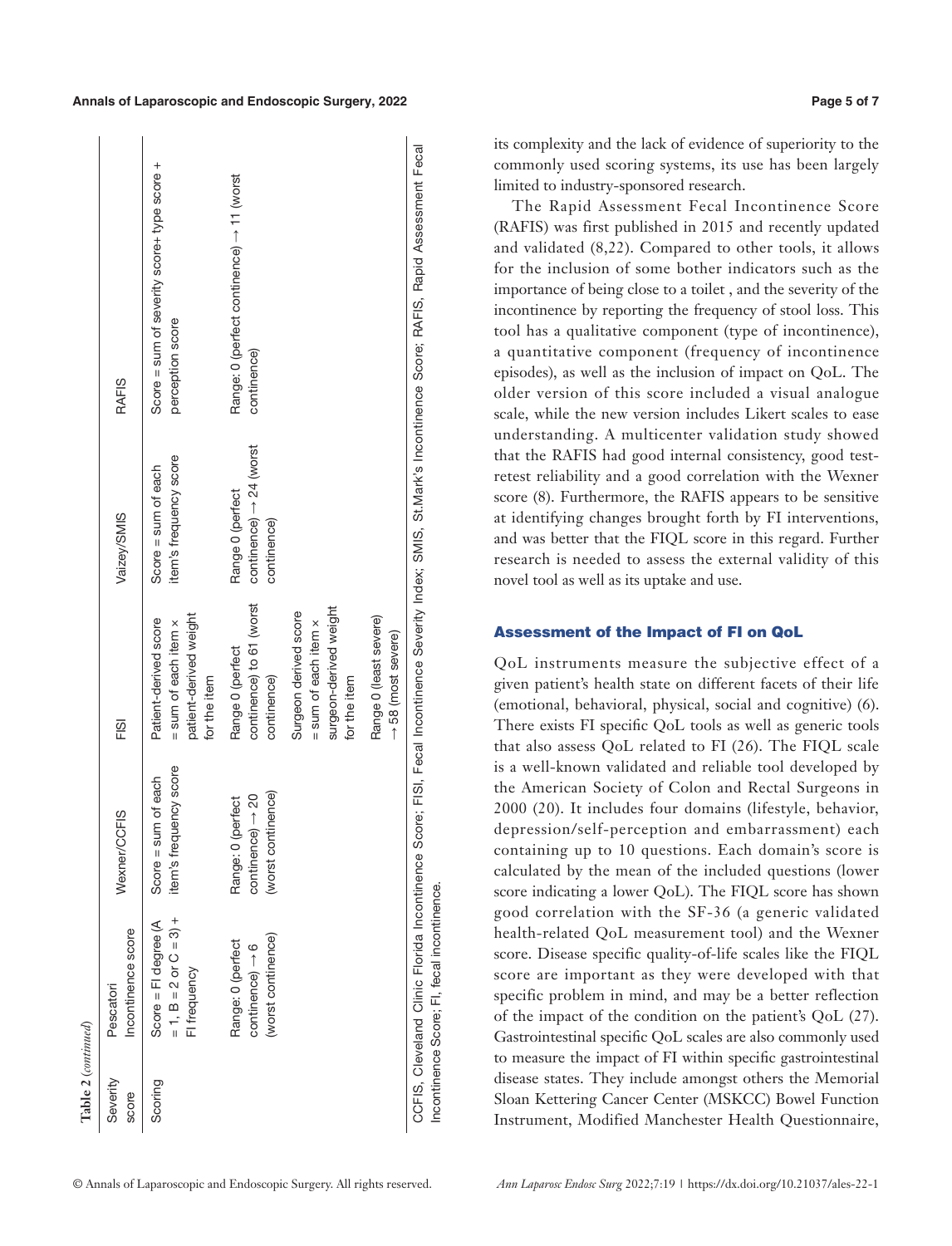### **Page 6 of 7 Annals of Laparoscopic and Endoscopic Surgery, 2022**

and the Gastrointestinal Quality of Life Index (GIQL) and the Low Anterior Resection Syndrome (LARS) score (6). Generic QoL questionnaires such as the SF-36 have the advantage of being a leveling ground that allows for easier comparison across different populations in different settings (27). Attention should be drawn to the variety of impact measures that are specific for certain populations and may be better suited to assess patients in specific clinical settings (such as the use of the LARS score for patients after rectal surgery or specific scales developed for patients with anorectal malformations if that is the cause of FI) (28). Thus, special care should be paid when selecting a QoL questionnaire as not all condition-specific tools provide an equal qualitative evaluation of FI (27). Lastly, despite their importance in the assessment of symptomatology, the use of these questionnaires is mostly limited to research.

# **Conclusions**

While not straightforward, quantitative and qualitative evaluation of FI is important to stratify patients, initiate and assess treatment response, and compare interventions. The ideal tool to evaluate FI is a validated, reliable tool, with thresholds to categorize severity and guide treatment. It is also a tool that is easy to administer, incorporates the important impact of the condition on QoL and can reflect treatment response. While no one such perfect tool exists for FI, a variety of tools are available to guide physicians and patients alike. This chapter summarized the most commonly used scales, scores and questionnaires.

### Acknowledgments

*Funding:* None.

## **Footnote**

*Provenance and Peer Review:* This article was commissioned by the Guest Editors (Lucia Oliveira, Steven D. Wexner and Sarah A. Vogler) for the series "The Pelvic Floor and Anorectal Disorders" published in *Annals of Laparoscopic and Endoscopic Surgery*. The article has undergone external peer review.

*Conflicts of Interest:* Both authors have completed the ICMJE uniform disclosure form (available at [https://ales.](https://ales.amegroups.com/article/view/10.21037/ales-22-1/coif) [amegroups.com/article/view/10.21037/ales-22-1/coif](https://ales.amegroups.com/article/view/10.21037/ales-22-1/coif)). The series "The Pelvic Floor and Anorectal Disorders" was commissioned by the editorial office without any funding or sponsorship. MB received teaching honorarium from Minogue, Johnson & Johnson, and Stryker—none of which affect the content of this review. The authors have no other conflicts of interest to declare.

*Ethical Statement:* The authors are accountable for all aspects of the work in ensuring that questions related to the accuracy or integrity of any part of the work are appropriately investigated and resolved.

*Open Access Statement:* This is an Open Access article distributed in accordance with the Creative Commons Attribution-NonCommercial-NoDerivs 4.0 International License (CC BY-NC-ND 4.0), which permits the noncommercial replication and distribution of the article with the strict proviso that no changes or edits are made and the original work is properly cited (including links to both the formal publication through the relevant DOI and the license). See:<https://creativecommons.org/licenses/by-nc-nd/4.0/>.

### **References**

- 1. McKenna C, Bartlett L, Ho YH. Fecal Incontinence Reduces Quality of Life More Than You May Think. Dis Colon Rectum 2017;60:e597-8.
- 2. Baxter NN, Rothenberger DA, Lowry AC. Measuring fecal incontinence. Dis Colon Rectum 2003;46:1591-605.
- 3. van Koughnett JA, Boutros M, Wexner SD. Signs and symptoms in coloproctology: data collection and scores. Colon, Rectum and Anus: Anatomic, Physiologic and Diagnostic Bases for Disease Management. Switzerland: Springer, Cham, 2017:127-50.
- 4. Hunt CW, Cavallaro PM, Bordeianou LG. Metrics Used to Quantify Fecal Incontinence and Constipation. Clin Colon Rectal Surg 2021;34:5-14.
- 5. Hays RD, Anderson RT, Revicki D. Assessing reliability and validity of measurement in clinical trials. In: Staquet MJ, Hays RD, Fayers PM, et al. (eds). Quality of life assessment in clinical trials: Methods and practice. Oxford University Press, 1998:169-82.
- 6. Lee JT, Madoff RD, Rockwood TH. Quality-of-life measures in fecal incontinence: is validation valid? Dis Colon Rectum 2015;58:352-7.
- 7. Hussain ZI, Lim M, Stojkovic S. The test-retest reliability of fecal incontinence severity and quality-of-life assessment tools. Dis Colon Rectum 2014;57:638-44.
- 8. de la Portilla F, Ramallo I, Maestre MV, et al. Validation of